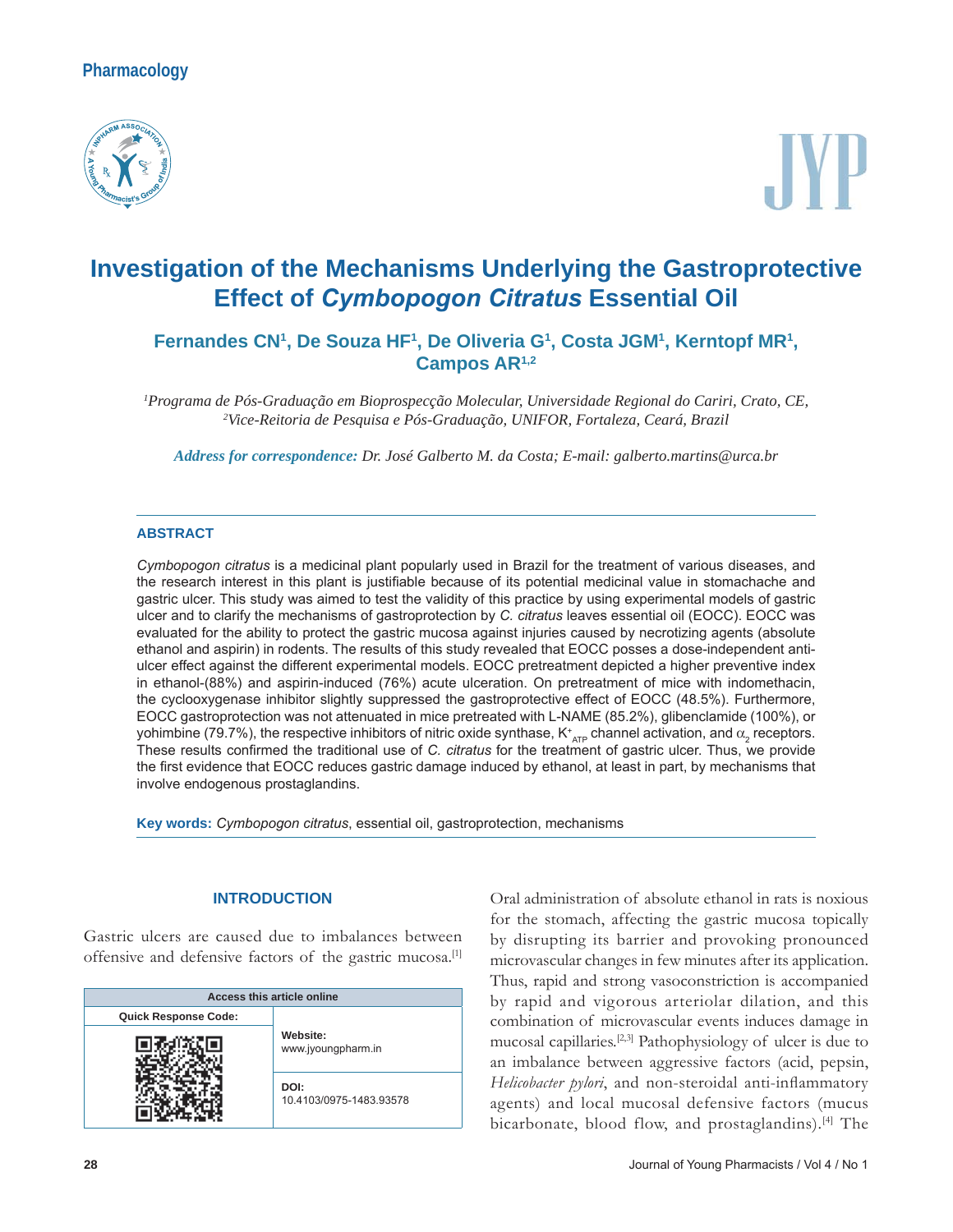lipid peroxidation mediated by reactive oxygen species is an important cause of destruction and damage to cell membranes, and it is involved in the pathogenesis of acute mucosal injury induced by ethanol, ischemia-reperfusion, and indomethacin.<sup>[5,6]</sup>

Natural medicinal products have been used for millennia for the treatment of multiple ailments. Although many have been superseded by conventional pharmaceutical approaches, there is currently a resurgence of interest in the use of natural bioactive products by the general public, with many healthy subjects and patients taking them for the prevention and treatment of multiple conditions, including gastrointestinal disorders and postoperative recovery.[7] Unfortunately, current evidence of the scientific validity of many of these traditional and commercial compounds is severely limited.<sup>[6]</sup>

*Cymbopogon citratus* (DC.) Stapf, popularly known as citronella grass or lemongrass, belongs to the Poaceae family, which comprises approximately 500 genus and 8,000 herb species. The plant is a perennial grass that is widespread throughout the world, mainly in the tropical and savannah regions. The tea from its leaves has been widely used as an antiseptic, antifever, antidyspeptic, carminative, tranquilizer, and stomachic. Several investigations have demonstrated the sedative, central nervous system depressor, analgesic, antimicrobial, and fungistatic activities of *C. citratus* leaves. Neral, geranial, limonene, citronellal, myrcene, and geraniol were identified as maker compounds in the essential oils of *C. citratus*. [8] Previous results of acute oral toxicity showed *C. citratus* to be of low toxicity and as such could be considered relatively safe on acute exposure.<sup>[9]</sup>

Although used in traditional folk medicine in Brazil for the treatment of gastric disturbances, there is no scientific evidence that establishes this activity. Here we report the effect of the essential oil extracted from *C. citratus* leaves on experimental gastric ulcer in mice.

#### **MATERIALS AND METHODS**

#### **Plant material and oil isolation**

Fresh leaves (1.750 g) of *C. citratus* were collected in the Medicinal and Aromatic Plant Garden at Pimenta Campus of Regional University of Cariri, Crato, CE, Brazil, in March 2007. Leaves were triturated and extracted by hydrodistillation for 2 h using a Clevenger-type apparatus. *C. citratus* leaves essential oil (EOCC) was collected and then dried using anhydrous sodium sulfate and subsequently stored under low light conditions at <10°C until analysis.

#### **Essential oil analysis**

Analysis of EOCC was performed using Gas Chromatography-Mass Spectroscopy (GC/MS QP5050A, Shimadzu, Kyoto, Japan). The instrument was equipped with a GC-17A gas chromatograph supplied with DB-5HT capillary column (30 m  $\times$  0.251 mm, 0.1 µm film thickness); carrier gas, helium 1.0 mL/min; column inlet pressure, 56.7 kPa; column flow, 1.0 mL/min; linear velocity, 36.5 cm/s; total flow, 32 mL/min; injector temperature, 250°C; detector temperature, 270°C; column temperature, 60 (2 min) to 180°C (4 min) at 4°C/min, then 180 to 260°C at 10°C/min (10 min); mass spectrometer operating conditions, 70 eV ionization energy. Identification of individual components was based on their mass spectral fragmentation using two computer library MS searches (wiley 229), retention indices, and comparison with literature data. EOCC represented 0.65% of their total fresh weight. Chromatographic analysis permitted the identification and quantification of 99.34% of the volatile components of the oil, including geranial (45.47%), neral (37.42%), and myrcene (12.44%), as presented in Table 1.

#### **Chemicals and drugs**

The following drugs and chemicals were used: absolute ethanol (EtOH; BDH, UK); N-G-nitro-L-arginine methyl ester (L-NAME), yohimbine, and glibenclamide (Sigma Chemical Company, St. Louis, MO); and indomethacin (Indocid®, Merck Sharp and Dohme, Brazil). All other chemicals used were of analytical reagent grade (Merck). OECC was first dissolved in Tween 80 and subsequently diluted in distilled water, and the resulting solutions of EOCC did not exceed concentration of Tween 80 beyond 2%. Other drugs were dissolved either in physiological saline or distilled water. Drug concentrations were adjusted for treatment to give a volume of 10 mL/kg. In pilot studies, 2% Tween 80 (vehicle) demonstrated no *per se* effect or inÁuence on the ulcerogenicity of ethanol.

| Table 1: Chemical composition (%) of the leaf oil of |  |
|------------------------------------------------------|--|
| C. citratus leaves                                   |  |

| <b>Component</b>        | $RT$ (min) | ÷<br>exp | Leaf oil $(\% )$ |
|-------------------------|------------|----------|------------------|
| Myrcene                 | 4.4        | 990      | 12.44            |
| Trans- $\beta$ -ocimene | 5.4        | 1047     | 0.24             |
| Linalool                | 7.0        | 1100     | 0.66             |
| <b>Borneol</b>          | 8.7        | 1162     | 0.67             |
| Terpinen-4-ol           | 9.3        | 1180     | 1.14             |
| Neral                   | 11.1       | 1241     | 37.42            |
| Trans-geraniol          | 11.6       | 1257     | 1.6              |
| Geranial                | 12.2       | 1273     | 45.17            |

\*Retention indices experimental. *n*-Alkanes were used as reference points in the calculation of relative retention indices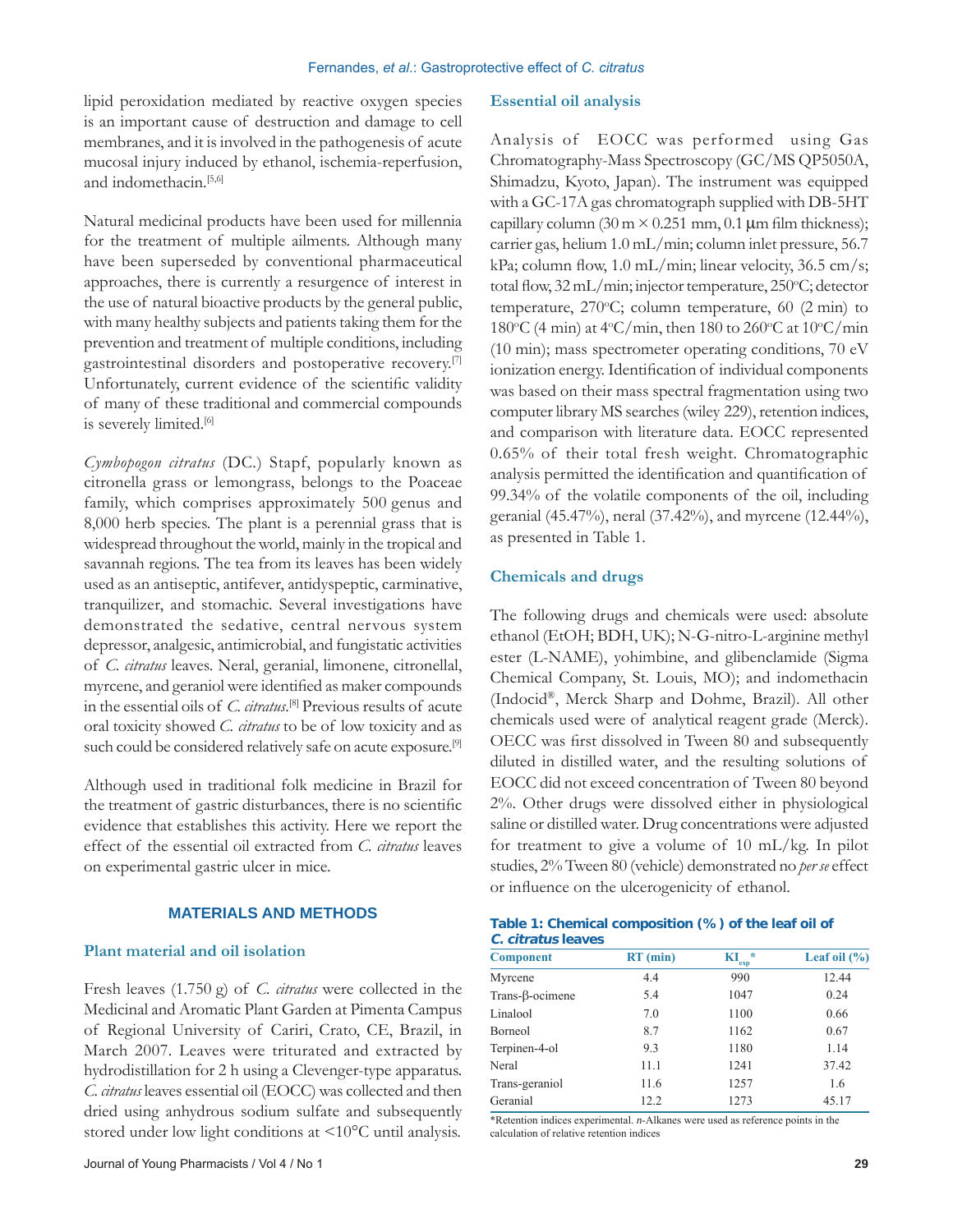### **Animals**

Male Swiss albino mice (20–25 g) obtained from the Central Animal House of Medicine Faculty of Juazeiro do Norte were used. They were housed in environmentally controlled conditions (22°C, 12-h light–dark cycle), with free access to standard pellet diet (Purina do Brasil LTDA, São Paulo, Brazil) and water *ad libitum*. Animals were kept in cages with raised Áoors to prevent coprophagy. They were fasted over a period of 15 h and were habituated to the test environment for 2 h before the experimentation. The experimental protocols were approved by the Animal Care and Use Committee of the Regional University of Ceará in accordance with the ethical guidelines of National Institute of Health, Bethseda, MD.

#### **Gastric damage induced by ethanol**

Acute gastric lesions were induced in mice (*n*=8/group) by intragastric administration of absolute ethanol (96%) in a volume of 0.2 mL (using orogastric metal tube), EOCC dissolved in Tween (2% in distilled water as vehicle) was administered at oral doses of 50–400 mg/kg, 60 min before ethanol application. Vehicle (2% Tween 80)-treated group was included as negative control. Thirty minutes after ethanol administration, the animals were killed by cervical dislocation, stomachs were removed, opened along the greater curvature, and the area of gastric lesions was measured by planimetry, using a transparent grid. The lesion area in each animal was measured in mm2 and was expressed in % in relation to total area of corpus.

#### **Gastric damage induced by aspirin**

Mice in groups ( $n=8/\text{group}$ ) were treated with EOCC (200) and 400 mg/kg, *per oros* [p.o.]) or vehicle (2% Tween 80 in a volume of 10 mL/kg). One hour after treatment, each animal received an oral dose of 500 mg/kg aspirin and they were killed 4 h later. Stomachs were removed, immersed in 5% formalin for 30 min, and then opened along the greater curvature to register the incidence and extent of ulceration. The mean ulcer score for each animal was calculated and compared between groups.

## **Effects of yohimbine, indomethacin, L-NAME, and glibenclamide pretreatments on EOCC gastroprotection**

In mechanistic studies, separate experiments were realized to examine the role of  $\alpha_{2}$ -receptors, prostaglandins, nitric oxide, and  $\mathrm{K}^{\mathrm{+}}_{\mathrm{ATP}}$  channel activation on the gastroprotective effect of EOCC (200 mg/kg), using appropriate antagonists, yohimbine (2 mg/kg, intraperitoneal [i.p.],

indomethacin (10 mg/kg, p.o.), L-NAME (10 mg/kg, i.p.), and glibenclamide (5 mg/kg, p.o.) before the oral administration of 0.2 mL of ethanol (96%). The dose selection for these agonists and antagonists were based on our pilot experiments and on literature findings. In each case, animals were pretreated with the specific antagonist 30 min before the use of EOCC.

#### **Statistical analysis**

The data are presented as mean  $\pm$  SEM of eight animals per group, and the statistical significance between groups was analyzed by one-way analysis of variance followed by Student–Newman–Keul's test. The differences between groups were regarded as significant at *P*<0.05.

### **RESULTS AND DISCUSSION**

The effects of orally administered EOCC on gastric damage induced by absolute ethanol and aspirin are shown in Table 2. Orally administered absolute ethanol (0.2 mL/animal) and aspirin (500 mg/kg) induced severe gastric mucosal damage. EOCC at the tested doses of 200 and 400 mg/kg exhibited a dose-unrelated protective effect against ethanol-induced gastric lesions and compared with vehicle group, and the extent of inhibitions for the respective doses used was 88 and 85%. Against aspirin ulceration, the protection was significant at both doses of EOCC, with 76 and 67% decrease of gastric lesion scores, respectively.

In mice pretreated with  $\alpha_2$ -antagonist yohimbine, the gastroprotective effect of EOCC (200 mg/kg) on ethanol-induced injury persisted (79.7%) [Figures 1 and 2]. On the other hand, indomethacin  $(10 \text{ mg/kg},$ p.o.) pretreatment almost abolished the protective effect of EOCC (48.5%). Pretreatment with L-NAME (10 mg/ kg, i.p.) or glibenclamide  $(5 \text{ mg/kg}, i.p.)$  did not reduce the gastroprotection produced by EOCC (85.2 and 100%, respectively). These data indicate that the gastroprotective effect of EOCC could be mediated by endogenous prostaglandins.

| Table 2: Effect of C. citratus on gastric damage induced |  |
|----------------------------------------------------------|--|
| by absolute ethanol and aspirin in mice                  |  |

|         |     | Treatment Dose (p.o.) Ethanol lesion area (%) Aspirin lesion score |                    |
|---------|-----|--------------------------------------------------------------------|--------------------|
| Control |     | $15.99 \pm 2.71$                                                   | $10.63 \pm 1.91$   |
| EOCC    | 50  | $14.37 \pm 3.45$                                                   |                    |
|         | 100 | $13.75 \pm 2.24$                                                   |                    |
|         | 200 | $1.88 \pm 1.05***$                                                 | $2.50 \pm 0.65***$ |
|         | 400 | $2.25 \pm 1.02$ ***                                                | $3.42 \pm 0.97**$  |

Data are presented as mean  $\pm$  SEM of eight animals in each group. Gastric damage was induced by oral administration of either absolute ethanol (96%, 0.2 mL/animal) or aspirin (500 mg/kg), 1 h after completion of pretreatment with vehicle or EOCC. \*\**P*<0.01 and \*\*\**P*<0.001 vs control (one-way analysis of variance followed by Student–Newman–Keul test)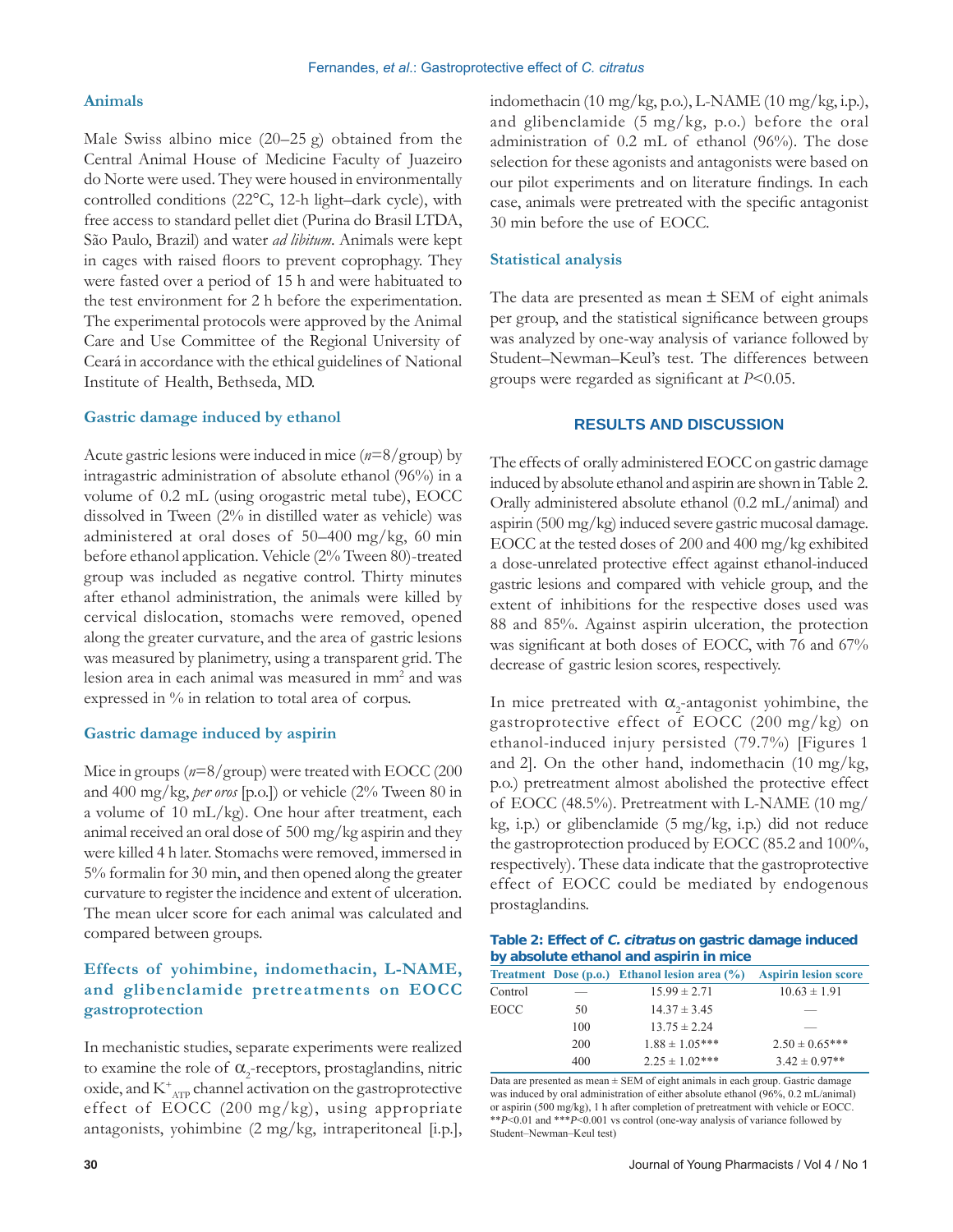

Figure 1: Effect of yohimbine 2 mg/kg (YO), indomethacin 10 mg/kg (INDO), L-NAME 10 mg/kg, and glibenclamide 5 mg/kg (GLIB) in mice on gastric mucosal injury induced by absolute ethanol. The results are shown as mean  $\pm$  SEM of eight animals per group (One-way analysis of variance and Student–Newman–Keul's test)

In the recent past, several reports documented the gastroprotective activity of latex, constituents that include flavonoids, oleo-resins, terpenes, xanthones, saponins, alkaloids, and tannins.<sup>[10]</sup> This study describes for the first time that *C. citratus* has the gastroprotective function. EOCC significantly prevented gastric damage induced by ethanol and aspirin. A lower doses (50 and 100 mg/kg) of EOCC did not cause gastroprotection against ethanol injury. It has been firmly established that oxidative stress and impaired prostaglandin synthesis contribute to gastric mucosal damage in experimental models of gastric lesions induced by ethanol.<sup>[11]</sup>

In previous studies, *C. citratus* demonstrated an antioxidant activity in 2,2-Di-Phenyl-1-Picryl-Hydrazyl assay<sup>[12]</sup> and in the current study; it offered cytoprotection against gastric mucosal damage induced by ethanol and aspirin. By increasing mucosal permeability and release of vasoactive products, ethanol causes vascular damage, and gastric cell necrosis which, in turn, leads to ulcer formation. It has been firmly established that oxidative stress and impaired prostaglandin synthesis contribute to gastric mucosal damage in experimental models of gastric lesions induced by both ethanol and nonsteroidal anti-inflammatory drugs.[10]

Some plant-derived substances have been shown to attenuate ethanol- and stress-induced gastric lesions via activation of prostaglandin, nitric oxide, and sensory nerve pathways and thus improving the microcirculation.<sup>[13,14]</sup> Prostaglandins are of particular importance for the maintenance of gastric mucosal integrity when neuronal defense mechanisms are impaired.<sup>[15]</sup>



Figure 2: Effect of yohimbine 2 mg/kg (YO), indomethacin 10 mg/ kg (INDO), L-NAME 10 mg/kg, and glibenclamide 5 mg/kg (GLIB) on effect of EOCC in mice on gastric mucosal injury induced by absolute ethanol. The results are shown as mean ± SEM of eight animals per group. \**P*<0.05 and \*\*\**P*<0.01 vs control; <sup>a</sup>P<0.05 vs EOCC (one-way analysis of variance and Student–Newman–Keul's test)

The ability of EOCC to protect against aspirin-induced gastric ulcers may be due to enhanced synthesis of prostaglandins. On the basis of the results obtained, showing that EOCC exerts a gastroprotective effect against ethanol-induced lesions, we studied the mechanisms involved in such activity. In order to verify the role of prostaglandins in the gastroprotection afforded by EOCC, mice were pretreated with indomethacin, a non-selective cyclooxygenase inhibitor.

Plant extracts are attractive sources of new drugs and have been shown to produce promising results in the treatment of gastric ulcers.[16] Natural medicinal products have been used for millennia for the treatment of multiple aliments. Although many have been superseded by conventional pharmaceutical approaches, there is currently a resurgence of interest in the use of natural bioactive products by the general public, with many healthy subjects and patients taking them for the prevention and treatment of multiple conditions, including gastrointestinal disorders and postoperative recovery.<sup>[17]</sup> Previous reports indicate the gatroprotective effect of *Anisomeles indica*, [18] *Lippia nodiÁora*, [19] *Alpinia calcarata*, [20] *Camellia sinensis*, [21] *Achillea wilhelmsii*, [22] *Neregamia alata*, [23] *Cissus quadrangularis*, [24] and *Gymnosporia rothiana*. [25]

The results reveal that the gastroprotection by EOCC against ethanol-induced mucosal injury is vulnerable to indomethacin, suggesting a role for endogenous prostaglandins in gastroprotection.

In conclusion, the results of this study indicate a